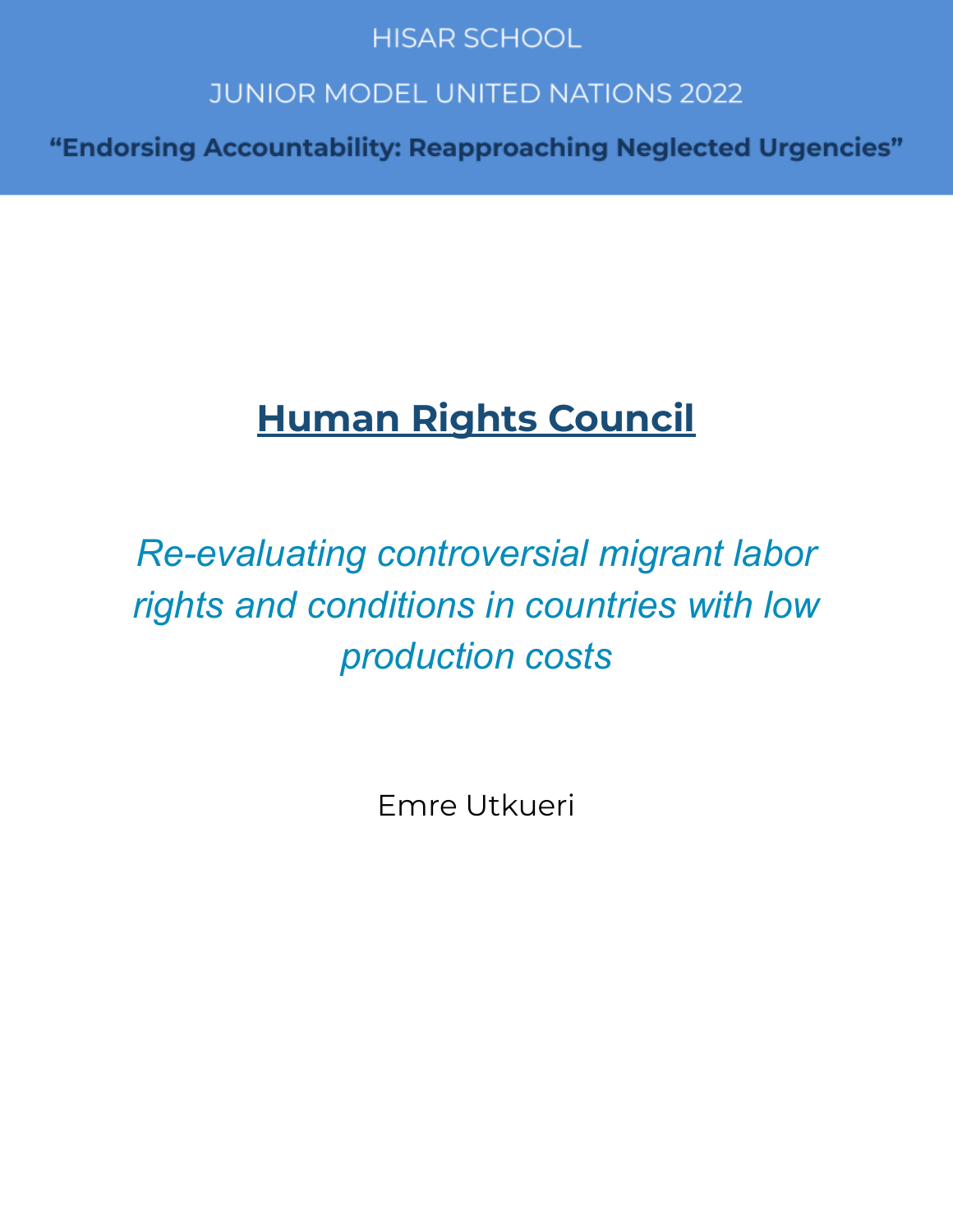#### **Forum:** Human Rights Council

**Issue:** Re-evaluating controversial migrant labor rights and conditions in countries with low production costs

**Student Officer:** Emre Utkueri - President Chair

#### **Introduction**

Migrant labor rights are the set of regulations that protect the basic needs of people who have immigrated to a country, most commonly for better job options. As the world industrializes, the need for labor, especially unskilled work, grows. As a result, hundreds of millions of people travel to countries in search of manpower, aiming for higher incomes and better living standards. However, countries with high populations and manpower, thus low production costs struggle to meet these standards. Migrants around the world are forced to live in unacceptable circumstances in order to earn money. Since jobs in these regions include human trafficking, heavy labor, and long hours of work, which harms the workers' minds and bodies, the basic human rights of millions of migrants are violated. There are several reasons for these violations, and the main reason is the high population. As the population grows in countries such as China and India, the manpower increases proportionally. For example, there are an estimated number of 300 million migrant workers in China. This results in the number of workers, and thus the production and the hours of work to increase and the wages to drop. So, as the population of these countries grows, the living standards of workers fall because they are forced to work long hours of physical labor in return for low incomes.

### **Definition of Key Terms**

**Production Cost:** The term refers to the total money spent, direct or indirect, during the process of manufacturing a product. This cost usually consists of raw material, labor, supplies and equipment and general overhead. In developing countries, where most of the productions are based, manufacturing costs usually drop as the amount of production increases.

**Migrant Worker Rights:** Migrant workers are people who have immigrated from another country aiming to find employment, especially temporary or seasonal. These groups of workers are protected with a unique set of regulations called "Migrant Worker Rights". These regulations include the freedom of life, which prohibits any kind of inhumane treatment to workers, such as torture, human trafficking, and slavery.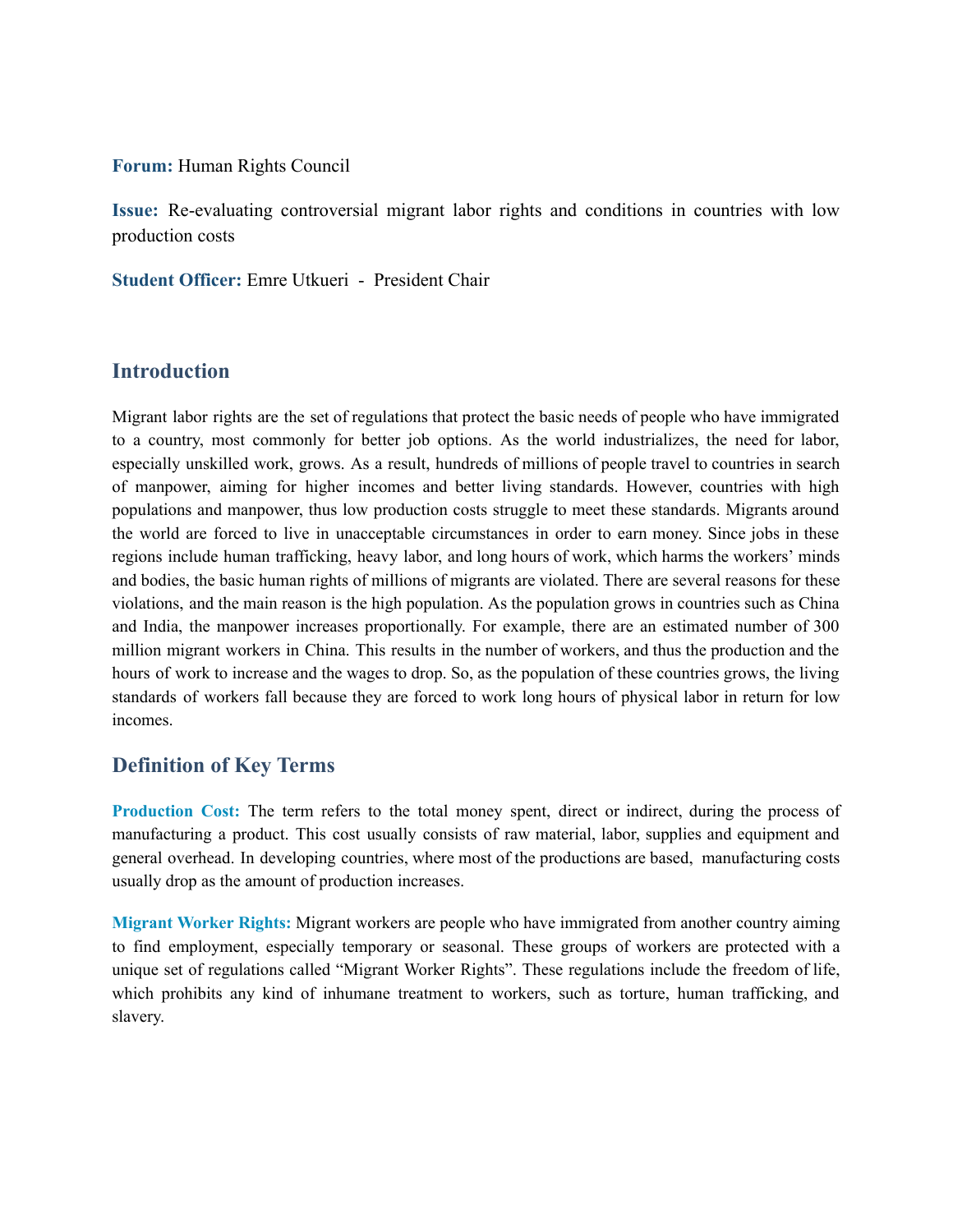**Human Trafficking:** The phrase "human trafficking" refers to the illegal transportation or coercion of people, mainly to obtain physical labor or benefit from sexual exploitation. Traffickers generally force people of any age or gender in order to benefit from their manpower in illegitimate labor industries.

**Life Standards:** The level of comfort in which a person lives, which depends on factors such as wealth, medical care, education, and job options.

**Overpopulation:** The exceeding of a certain limit of population density, which results in the environmental resources failing to meet the requirements of people regarding health, shelter and nutrition.

### **General Overview**

Millions of people working for a living or searching for paid employment outside of their state of origin are suffering from the lack of protection of their rights and low living standards. Migrant workers are the backbone of many sectors around the globe, and yet they are often treated in inhumane manners.

With the industrialization of countries, the importance of the labor force increases. Productions in countries such as China, India, and Pakistan grow from day to day, and the factories fill up with the billions of people these countries host. The highest volume of manufacturing is in the Far East since around one-third of the world population is in China and India. Naturally, the production costs are the lowest too, since the factories buy their raw materials and equipment in larger amounts. This creates a variety of job options for people, so these countries attract hundreds of millions of migrant workers, looking for employment. People leave their states of origin in order to work in better living standards, however, this is not always the scenario.

Overpopulation is a huge issue in China and India. Not only do the Chinese and Indians add up to more than 2 billion, but a significant number of migrant workers also live there. Due to the immense amount of migrant workers and the high demand for jobs due to overpopulation, factories have no issue providing very little wages to these workers. In other words, since there is a high demand for jobs, companies can easily find workers who are willing to work for less money and dangerous working conditions. The lack of worker's rights laws and proper regulation of worker's rights laws also pave way for factories to subject their employees to such conditions.

Aside from allowing for dangerous working conditions, overpopulation also results in the exhaustion of environmental resources, unemployment, and pollution. In populated cities like Beijing, Shanghai, and Mumbai, the air is so polluted that people sell bottles of fresh oxygen. Half of Beijing is considered dangerously unhealthy due to air pollution, %15 very unhealthy and %5 hazardous. Workplaces and schools are canceled often because of pollution, which according to research kill 4400 people every day in China. Also, the high rates of unemployment cause the country to become more dangerous. As people struggle to find jobs, they look for other options for earning money, which include theft. Crimes like robbery, smuggling, drugs are a problem yet to be solved. A migrant with the income of a low-class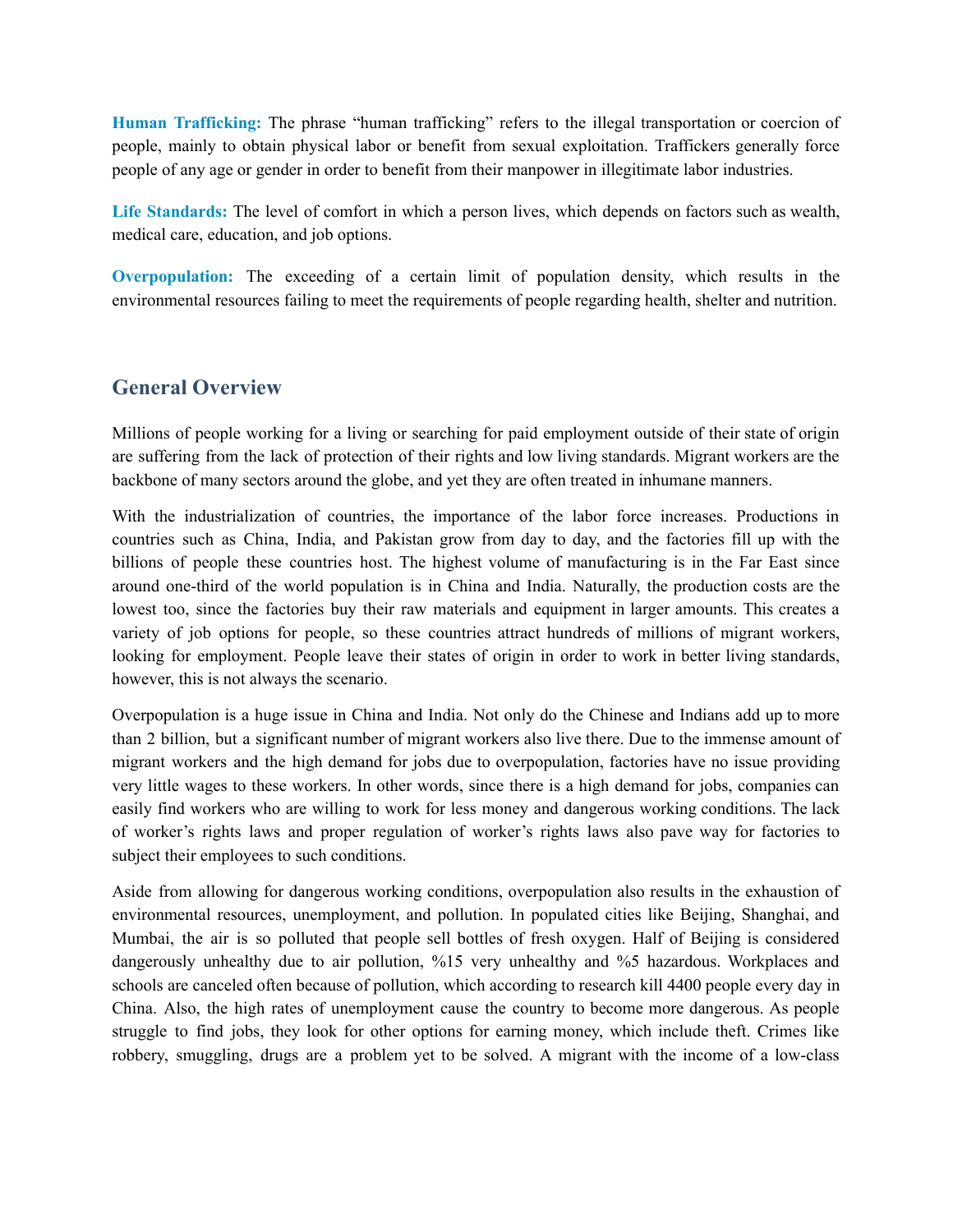worker is likely to encounter criminals in a large city. All these factors affect migrants' living conditions negatively, especially in countries with low production costs.

Human trafficking is another aspect to consider while evaluating the conditions of migrant workers. The International Labor Organization (ILO) estimates that more than 25 million people are trapped in forced labor, most of them being migrants. In many countries, industries like textile, construction, and agriculture run with forced laborers. Many private economies prefer profit over human rights, so they force people to work for them under extreme conditions in return of minimal payments. In occasions where people are threatened and forced to work against their will, it is sometimes considered as slavery. These occasions are mostly done by transporting people from countries with less security, such as African and Asian nations or kidnapping newly-immigrated people, especially if they are undocumented. Undocumented migrants are kidnapped more commonly because the government does not even know they are in the country let alone realizing they are gone, and also they generally do not inform the law enforcement because of the fear of being arrested from undocumentation. Because of these reasons, human traffickers target migrants and benefit from their differences.

#### **Major Parties Involved and Their Views**

**United States of America:** In this issue, the United States is mostly known for owning many factories and workers in the Far East. Companies in the US benefit from the low production costs in China, Vietnam, India etc. and have migrants work for them in harsh conditions. As the powerful and rich figure of industrialization, The United States is the key country in resolving this issue. Also, USA has not ratified the Forced Labor Convention in 1930, International Convention on the Protection of the Rights of All Migrant Workers and Members of Their Families, or the Protocol of 2014 to the Forced Labor Convention.

**China:** China is the leader in industrial manufacturing with %20 of all production in the world. They are also the country with the lowest production costs, which shows that they have the most labor. As stated before, the high demand for jobs due to overpopulation and insufficient workers safety laws also allows for hazardous working conditions. The country is also known for handling the manufacturing for nations like the USA. China has not ratified the Forced Labor Convention in 1930, International Convention on the Protection of the Rights of All Migrant Workers and Members of Their Families or the Protocol of 2014 to the Forced Labor Convention.

**International Labor Organization:** The International Labor Organization is a United Nations agency founded in 1919, consisting of 187 member states. Its original aim is to end slavery and human trafficking. Today, they are one of the most important organizations helping migrant workers.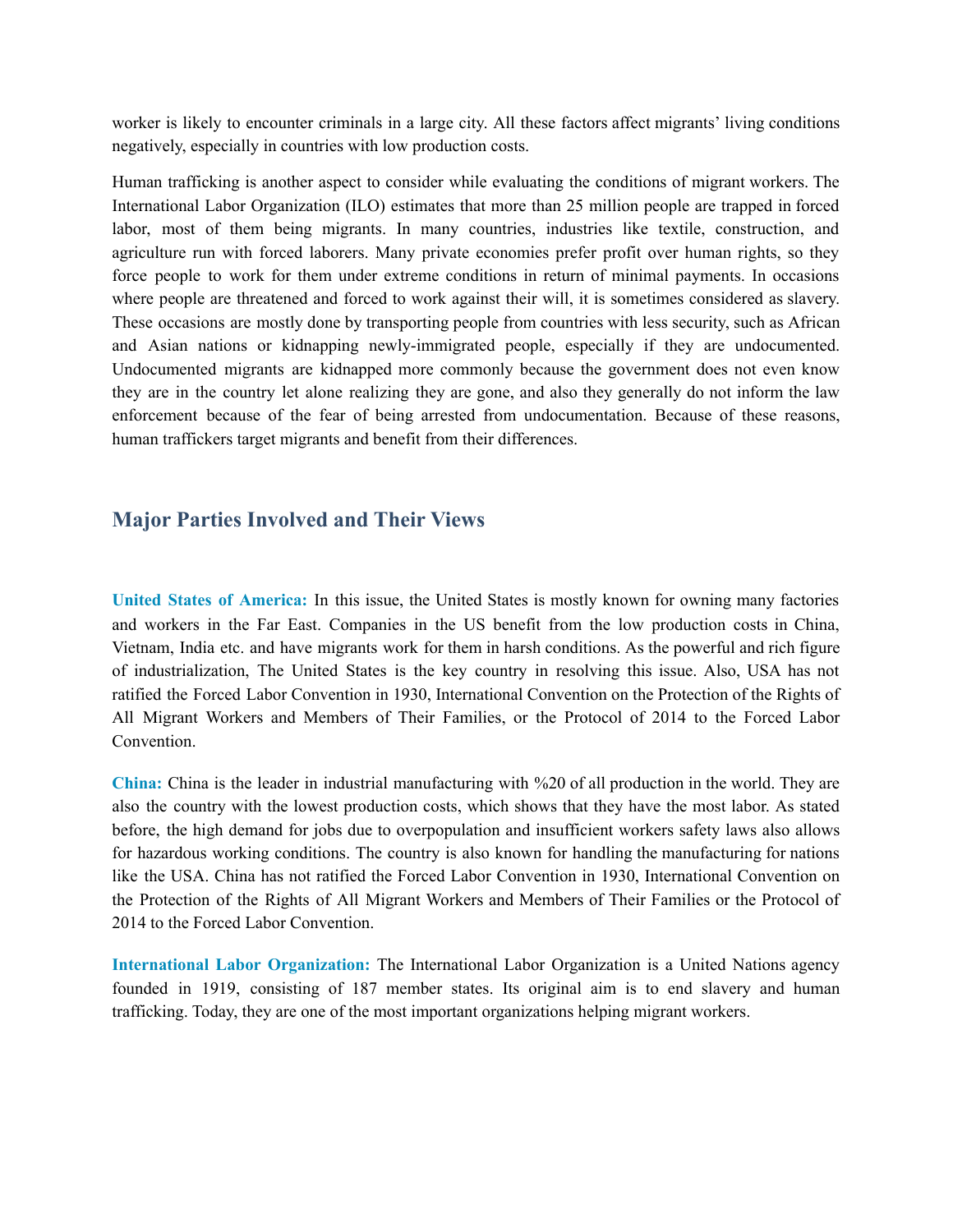# **Timeline of Events**

| Date of Event (Entry into Force) | Description of Event                                                                                                           |
|----------------------------------|--------------------------------------------------------------------------------------------------------------------------------|
| 1 May 1932                       | No. 29, Forced Labor Convention, 1930                                                                                          |
| 1 July 2003                      | A/RES/45/158, International Convention on the Protection of the Rights<br>of All Migrant Workers and Members of Their Families |
| 9 November 2016                  | Protocol of 2014 to the Forced Labor Convention, 1930                                                                          |

# **Treaties and Events**

# [International](https://www.ohchr.org/documents/publications/factsheet24rev.1en.pdf) Convention on the Protection of the Rights of All Migrant Workers and Members of Their Families [\(A/RES/45/158\)](https://www.ohchr.org/documents/publications/factsheet24rev.1en.pdf)

Adopted by the General Assembly, this convention targets establishing the freedom of migrant workers and their families. Article 1 states that these rights apply to all migrants, without any distinction. Article 9, 10 protects them from slavery and their freedom to life just like any person. Article 11 prohibits any kind of forced labor. Articles 12, 13, 14 refers to their freedom of expression such as religion, speech, and thought.

# **Evaluation of Previous Attempts to Resolve the Issue**

Organizations like the United Nations (UN), ILO, and Office of the High Commisionner for Human Rights (OHCHR) have been working to resolve the issue once and for all for many years. These solution attempts were mostly conventions and resolutions. However, the numbers show that the population of migrant workers increase, and their living standards decrease annually. This means that the previous efforts were mostly planned, but not put into action enough. The proposed ideas could resolve the issue if they were applied as written on resolutions, but it seems like the plans stayed on paper. Therefore, more thorough checks on the implementation of these laws is needed.

# **Possible Solutions**